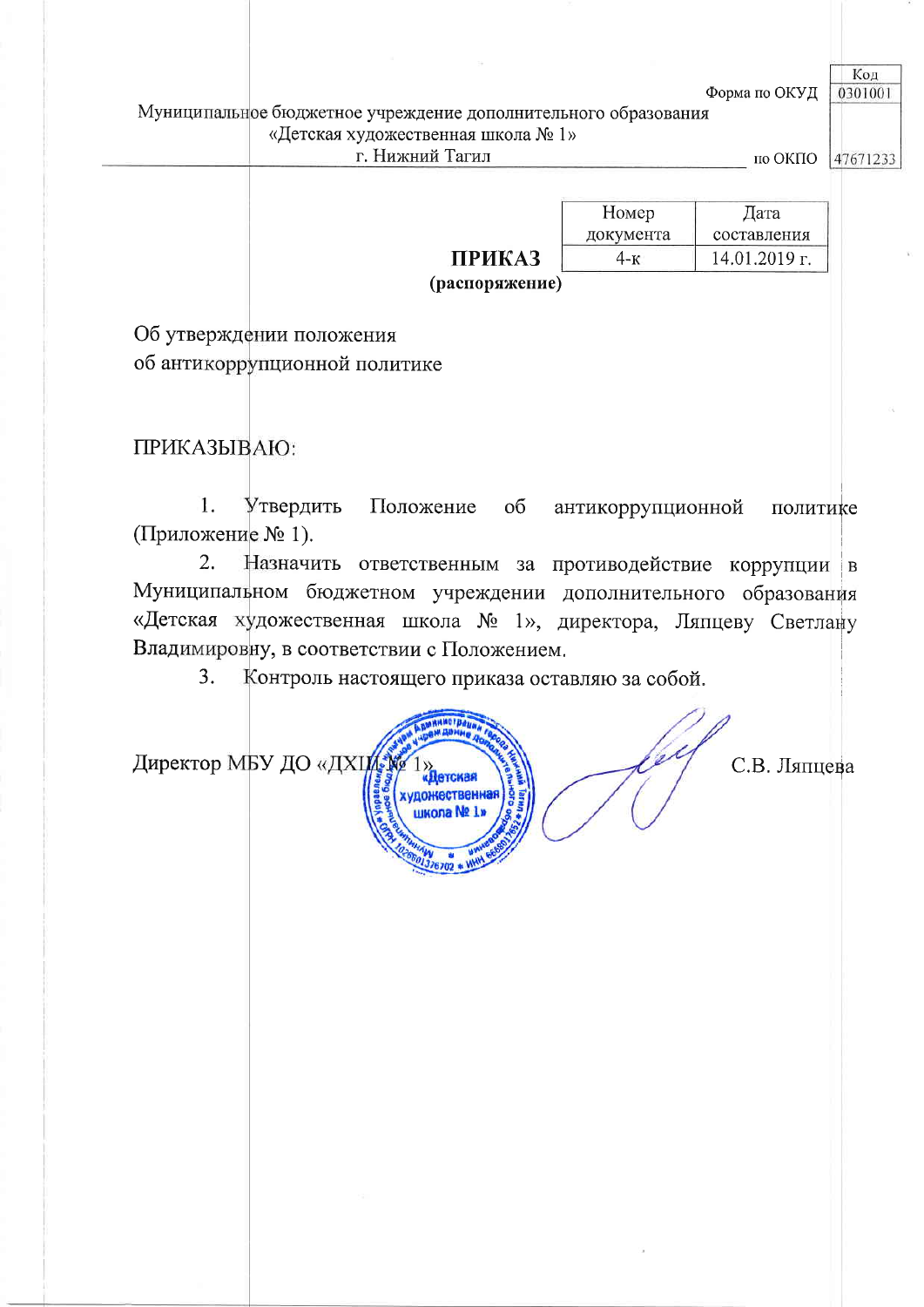Приложение № 1 к приказу МБУ ДО «ДХШ № 1» от «14» января 2019 г № 4-к «Об утверждении Положения об антикоррупционной политике»

#### ПОЛОЖЕНИЕ об антикоррупционной политике

I. Цели и задачи внедрения антикоррупционной политики

Антикоррупционная политика в МБУ ДО «Детская художественная 1. школа № 1» (далее-учреждение) представляет собой комплекс взаимосвязанных принципов, процедур и конкретных мероприятий, направленных на профилактику и пресечение коррупционных правонарушений в деятельности учреждения.

Антикоррупционная политика подлежит соблюдению всеми работниками учреждения, находящимися с ним в трудовых отношениях, вне зависимости от занимаемой должности и выполняемых функций, а также другими лицами, физическими и (или) юридическими, с которыми учреждение вступает в иные договорные отношения

2. Основной целью Антикоррупционной политики является организация работы по профилактике и противодействию коррупции в учреждении.

3. Задачи Антикоррупционной политики:

определение основных принципов противодействия коррупции в учреждении; установление процедур и мероприятий, направленных на профилактику и

противодействие коррупции в учреждении;

информирование работников учреждения, а также других лиц, физических и (или) юридических, с которыми учреждение вступает в иные договорные отношения о принципах, процедурах и конкретных мероприятиях, направленных на профилактику и пресечение коррупционных правонарушений в деятельности учреждения.

II. Используемые в Антикоррупционной политике понятия и определения

Антикоррупционной политике используются  $4. B$ следующие понятия И определения:

Коррупция - злоупотребление служебным положением, дача взятки, получение взятки, злоупотребление полномочиями, коммерческий подкуп либо иное незаконное использование физическим лицом своего должностного положения вопреки законным интересам общества и государства в целях получения выгоды в виде денег, ценностей, иного имущества или услуг имущественного характера, иных имущественных прав для себя или для третьих лиц либо незаконное предоставление такой выгоды указанному лицу другими физическими лицами. Коррупцией также является совершение перечисленных деяний от имени или в интересах юридического лица (пункт 1 статьи 1 Федерального закона от 25 декабря 2008 г. N 273-ФЗ «О противодействии коррупции»).

Противодействие коррупции  $\Box$ деятельность федеральных органов государственной власти, органов государственной власти субъектов Российской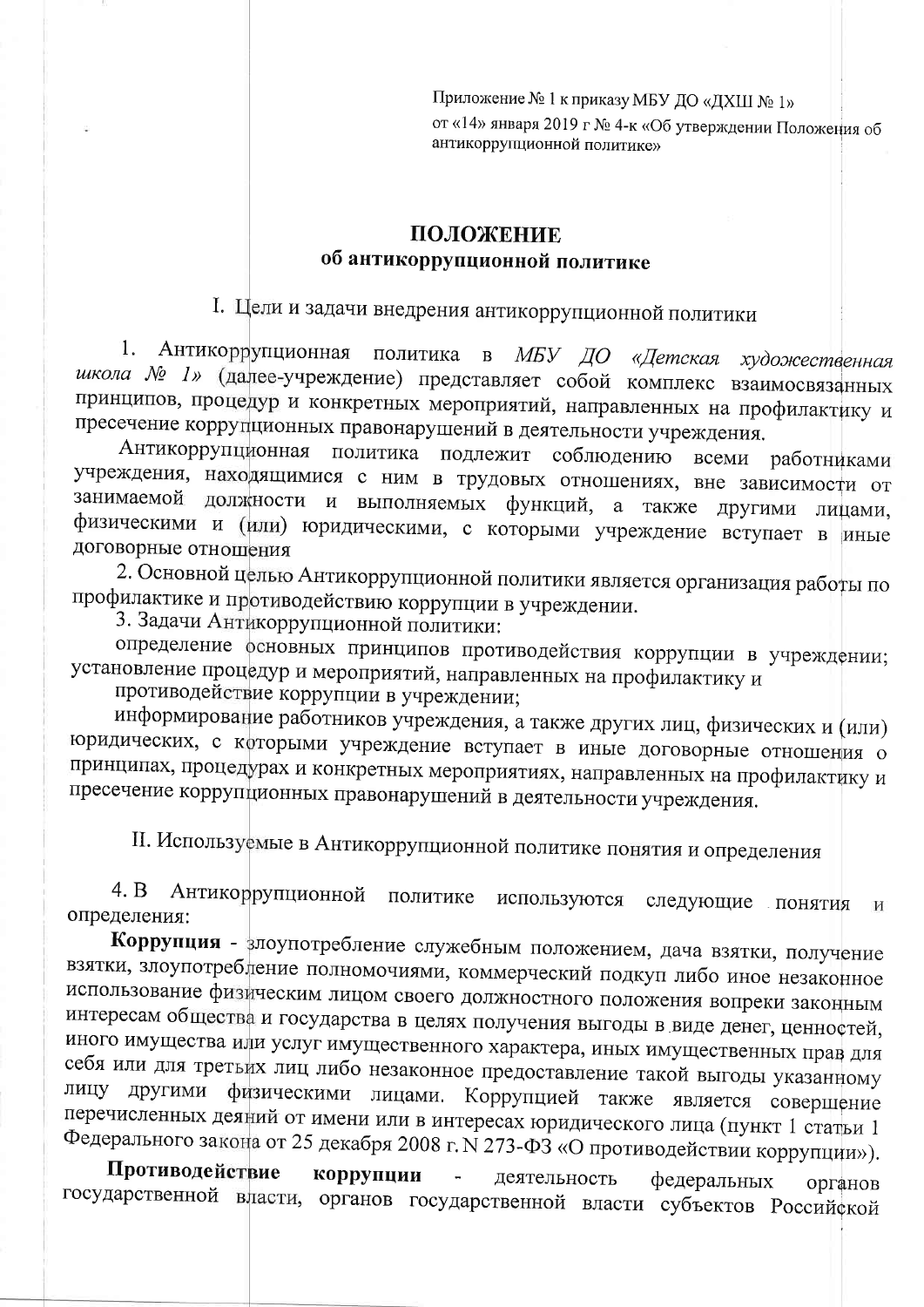Федерации, органов местного самоуправления, институтов гражданского общества, организаций и физических лиц в пределах их полномочий (пункт 2 статьи 1 Федерального закона от 25 декабря 2008 г. N 273-ФЗ «О противодействии коррупции»):

а) по предупреждению коррупции, в том числе по выявлению и последующему устранению причин коррупции (профилактика коррупции);

б) по выявлению, предупреждению, пресечению, раскрытию и расследованию коррупционных правонарушений (борьба с коррупцией);

в) по минимизации и (или) ликвидации последствий коррупционных правонарушений.

Организация - юридическое лицо независимо от формы собственности, организационно-правовой формы и отраслевой принадлежности.

Контрагент - любое российское или иностранное юридическое, или физическое лицо, с которым организация вступает в договорные отношения, за исключением трудовых отношений.

Взятка - получение должностным лицом, иностранным должностным лицом либо должностным лицом публичной международной организации лично или через посредника денег, ценных бумаг, иного имущества либо в виде незаконных оказания ему услуг имущественного характера, предоставления иных имущественных прав за совершение действий (бездействие) в пользу взяткодателя или представляемых им лиц, если такие действия (бездействие) входят в служебные полномочия должностного лица либо если оно в силу должностного положения может способствовать таким действиям (бездействию), а равно за общее покровительство или попустительство по службе.

Коммерческий подкуп  $\overline{a}$ незаконные передача лицу, выполняющему управленческие функции в коммерческой или иной организации, денег, ценных бумаг, иного имущества, оказание ему услуг имущественного характера, предоставление иных имущественных прав за совершение действий (бездействие) в интересах дающего в связи с занимаемым этим лицом служебным положением (часть 1 статьи 204 Уголовного кодекса Российской Федерации).

Конфликт интересов - ситуация, при которой личная заинтересованность (прямая или косвенная) работника (представителя организации) влияет или может повлиять на надлежащее исполнение им должностных (трудовых) обязанностей и при которой возникает или может возникнуть противоречие между личной заинтересованностью работника (представителя организации) и правами и законными интересами организации, способное привести к причинению вреда правам и законным интересам, имуществу и (или) деловой репутации организации, работником (представителем организации) которой он является.

заинтересованность Личная работника (представителя организации) заинтересованность работника (представителя организации), связанная с возможностью получения работником (представителем организации) при исполнении должностных обязанностей доходов в виде денег, ценностей, иного имущества или услуг имущественного характера, иных имущественных прав для себя или для третьих лиц.

III. Основные принципы Антикоррупционной деятельности

5. Система мер противодействия коррупции в учреждении основывается на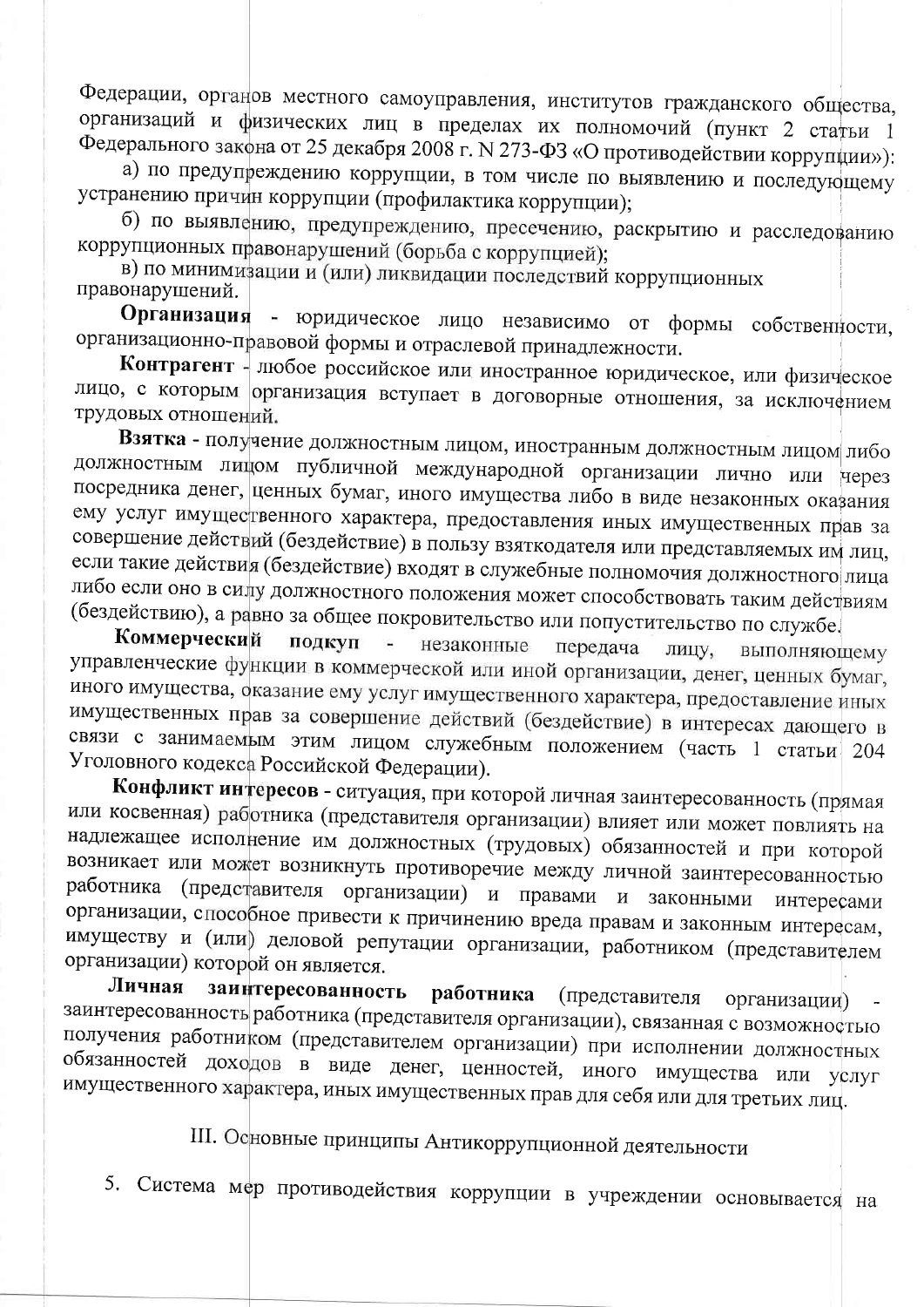следующих принципах:

1) Принцип соответствия ПОЛИТИКИ учреждения действующему законодательству и общепринятым нормам.

Соответствие реализуемых антикоррупционных мероприятий Конституции Российской Федерации, заключенным Российской Федерацией международным договорам, законодательству Российской Федерации и иным нормативным правовым актам, применимым к организации.

#### 2) Принцип личного примера руководства.

Ключевая роль руководства учреждения в формировании культуры нетерпимости к коррупции и в создании внутриорганизационной системы предупреждения и противодействия коррупции.

#### 3) Принцип вовлеченности работников.

Информированность работников учреждения о положениях антикоррупционного законодательства  $\overline{M}$ **их** активное участие  $\overline{B}$ формировании  $\overline{M}$ реализации антикоррупционных стандартов и процедур.

4) Принцип соразмерности антикоррупционных процедур риску коррупции. Разработка и выполнение комплекса мероприятий, позволяющих снизить вероятность вовлечения учреждения, ее руководителей и работников в коррупционную деятельность, осуществляется с учетом существующих в деятельности данного учреждения коррупционных рисков.

### 5) Принцип эффективности антикоррупционных процедур.

Применение в учреждении таких антикоррупционных мероприятий, которые имеют низкую стоимость, обеспечивают простоту реализации и приносят значимый результат.

### 6) Принцип ответственности и неотвратимости наказания.

Неотвратимость наказания для работников учреждения вне зависимости от занимаемой должности, стажа работы и иных условий в случае совершения ими коррупционных правонарушений в связи с исполнением трудовых обязанностей, а также персональная ответственность руководства учреждения за реализацию антикоррупционной политики.

#### 6) Принцип открытости.

Информирование контрагентов, партнеров и общественности о принятых в учреждении антикоррупционных стандартах ведения деятельности.

## 7) Принцип постоянного контроля и регулярного мониторинга.

Регулярное осуществление мониторинга эффективности внедренных антикоррупционных стандартов и процедур, а также контроля за их исполнением.

IV. Определение и закрепление обязанностей работниковучреждения, связанных с предупреждением и противодействием коррупции

6. Для всех работников учреждения в должностных инструкциях, закрепляются общие обязанности, связанные с предупреждением и противодействием коррупции:

воздерживаться от совершения и (или) участия в совершении коррупционных правонарушений в интересах или от имени учреждения;

воздерживаться от поведения, которое может быть истолковано окружающими как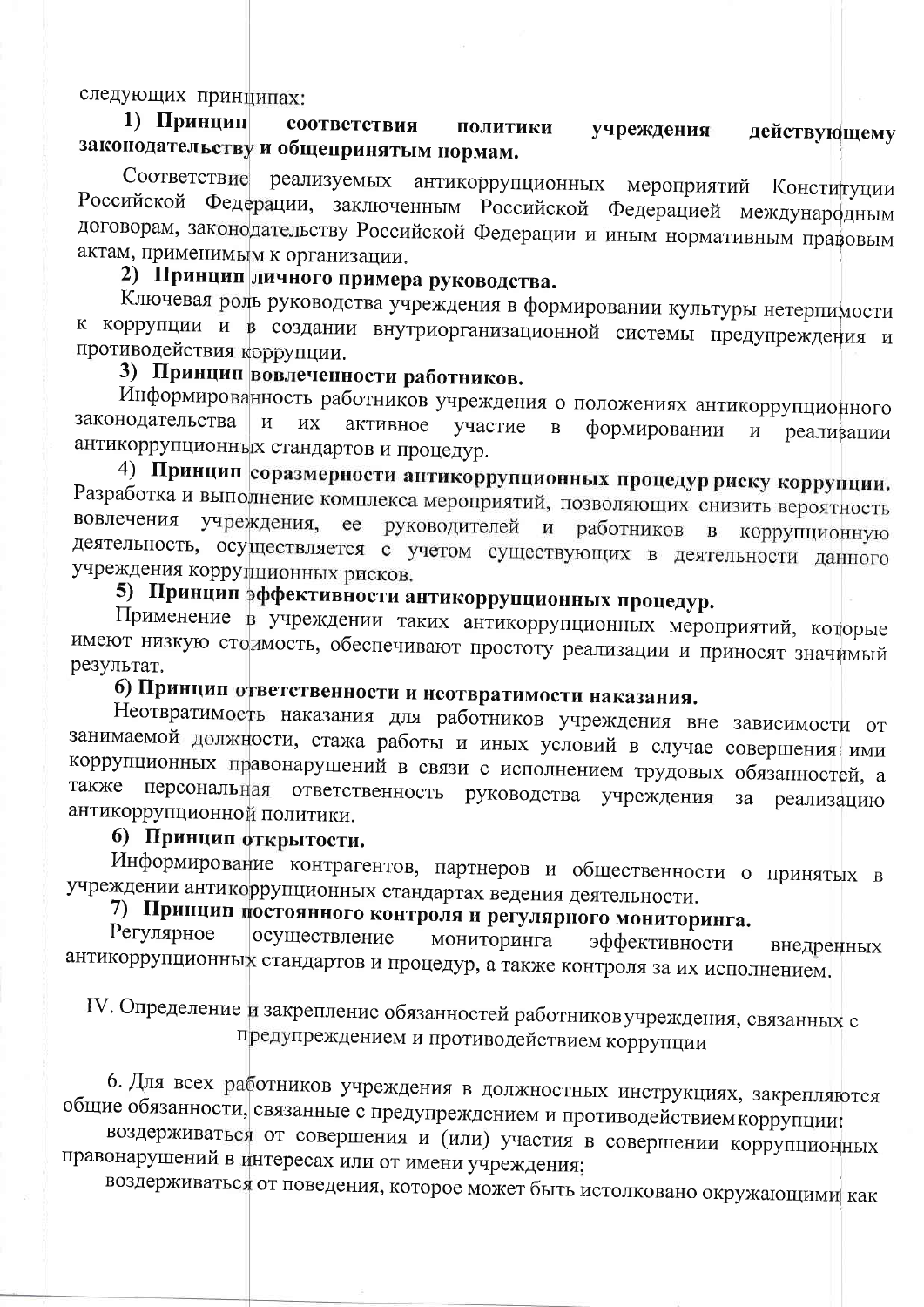готовность совершить или участвовать в совершении коррупционного правонарушения в интересах или от имени учреждения;

незамедлительно информировать непосредственного руководителя / лицо, ответственное за реализацию антикоррупционной политики / руководство учреждения о случаях склонения работника к совершению коррупционных правонарушений;

незамедлительно информировать непосредственного руководителя / лицо, ответственное за реализацию антикоррупционной политики / руководство учреждения о ставшей известной работнику информации о случаях совершения коррупционных правонарушений другими работниками, контрагентами учреждения или иными лицами;

сообщить непосредственному руководителю или иному ответственному лицу о возможности возникновения либо возникшем у работника конфликте интересов.

V. Должностные лица, ответственные за реализацию антикоррупционной политики

7. Должностным лицом, ответственным за противодействие коррупции, является директор.

8. В число функций должностного лица помимо прочих включаются:

разработка и представление на утверждение руководителю учреждения проектов локальных нормативных актов, направленных на реализацию мер по предупреждению коррупции (антикоррупционной политики, кодекса этики и служебного поведения работников и т.д.);

проведение контрольных мероприятий, направленных на выявление коррупционных правонарушений работниками учреждений;

организация проведения оценки коррупционных рисков;

прием и рассмотрение сообщений о случаях склонения работников к совершению коррупционных правонарушений в интересах или от имени иной организации, а также о случаях совершения коррупционных правонарушений работниками, контрагентами учреждения или иными лицами;

организация заполнения и рассмотрения деклараций о конфликте интересов; организация обучающих мероприятий по вопросам профилактики и противодействия коррупции и индивидуального консультирования работников;

оказание содействия уполномоченным представителям контрольно-надзорных и правоохранительных органов при проведении ими инспекционных проверок деятельности учреждения по вопросам предупреждения и противодействия коррупции;

оказание содействия уполномоченным представителям правоохранительных органов проведении при мероприятий  $\Pi{\rm O}$ пресечению ИЛИ расследованию коррупционных преступлений, включая оперативно-розыскные мероприятия;

проведение оценки результатов антикоррупционной работы и подготовка соответствующих отчетных материалов директору учреждения.

VI. Установление перечня, реализуемых учреждением антикоррупционных мероприятий и порядок их выполнения (применения)

9. В учреждении реализуются следующие антикоррупционные мероприятия: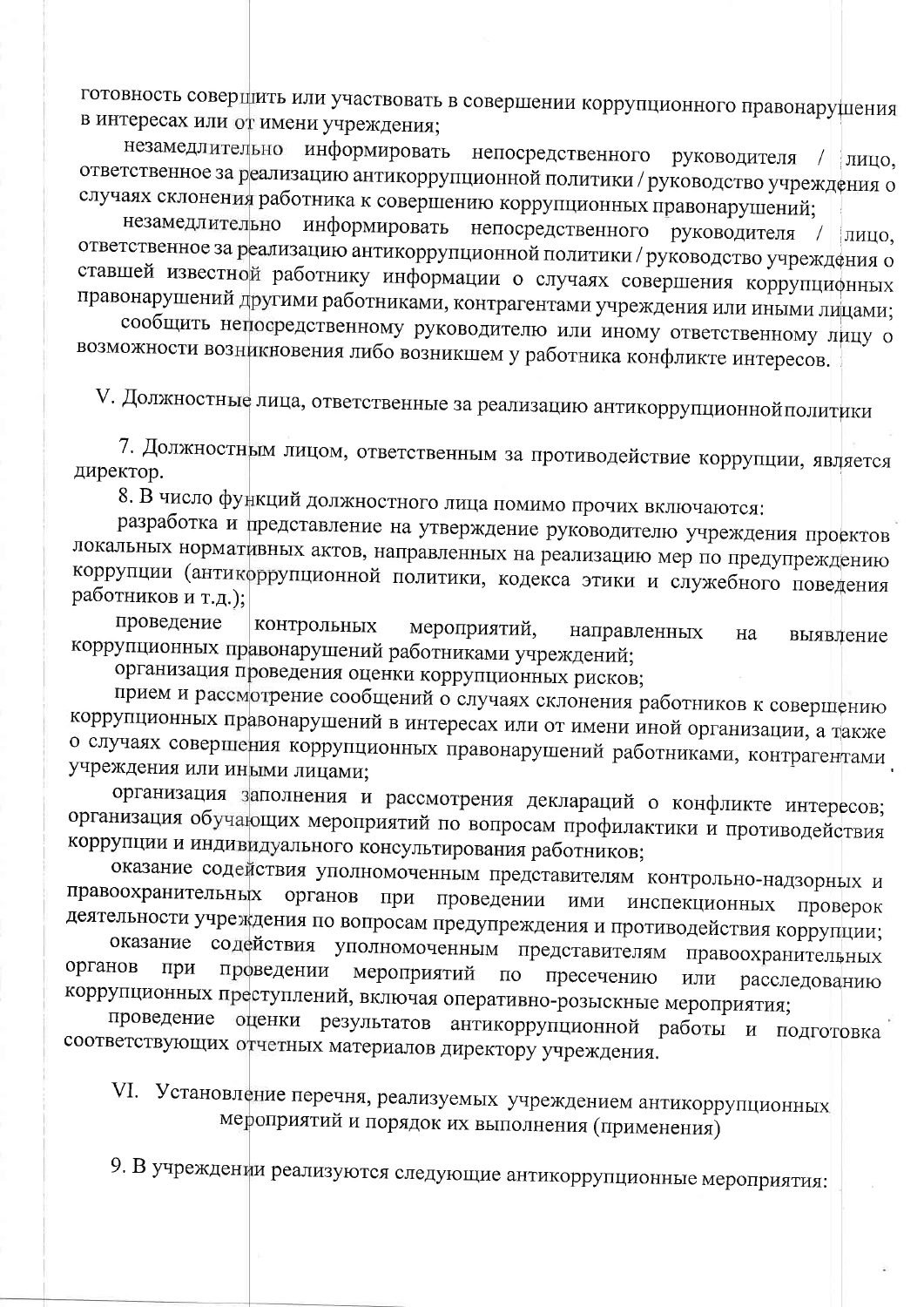| $N_2$ |                                                                       |                                                                                                                                                                                                                                                                                                                                                                                                                                               |
|-------|-----------------------------------------------------------------------|-----------------------------------------------------------------------------------------------------------------------------------------------------------------------------------------------------------------------------------------------------------------------------------------------------------------------------------------------------------------------------------------------------------------------------------------------|
| п/п   | Направление                                                           | Мероприятие                                                                                                                                                                                                                                                                                                                                                                                                                                   |
| 1.    | Нормативное правовое обеспечение,<br>закрепление стандартов поведения | Разработка и принятие кодекса этики и<br>служебного поведения работников                                                                                                                                                                                                                                                                                                                                                                      |
|       |                                                                       | Разработка и принятие правил,<br>регламентирующих вопросы обмена<br>деловыми подарками и знаками делового<br>гостеприимства                                                                                                                                                                                                                                                                                                                   |
|       |                                                                       | Введение антикоррупционных положений в<br>трудовые договоры работников                                                                                                                                                                                                                                                                                                                                                                        |
|       |                                                                       | Разработка<br>$\,$ $\,$ $\,$ $\,$<br>внедрение<br>положения<br>$\mathbf{O}$<br>конфликте интересов, декларации о конфликте<br>интересов                                                                                                                                                                                                                                                                                                       |
|       |                                                                       | Введение<br>$\, {\bf B}$<br>договоры,<br>связанные<br>c<br>хозяйственной деятельностью<br>учреждения, стандартной<br>антикоррупционной оговорки в договоры                                                                                                                                                                                                                                                                                    |
| 2.    | Разработка и введение специальных<br>антикоррупционных процедур       | Введение<br>процедуры<br>информирования<br>работниками<br>работодателя<br>$\mathbf 0$<br>случаях<br>склонения их к совершению коррупционных<br>нарушений и порядка рассмотрения таких<br>сообщений, включая определение доступных<br>каналов передачи обозначенной информации<br>(механизмов<br>«обратной<br>связи»,<br>телефона<br>доверия и т. п.)                                                                                          |
|       |                                                                       | Введение<br>процедуры<br>информирования<br>работодателя о ставшей известной работнику<br>информации<br>$\mathbf O$<br>случаях<br>совершения<br>коррупционных<br>правонарушений<br>другими<br>работниками, контрагентами организации или<br>иными лицами и порядка рассмотрения таких<br>сообщений, включая определение доступных<br>каналов передачи обозначенной информации<br>(механизмов «обратной связи»,<br>телефона<br>доверия и т. п.) |
|       |                                                                       | Введение<br>процедуры<br>информирования<br>работниками работодателя о возникновении<br>конфликта<br>интересов<br>$\, {\rm N}$<br>порядка<br>урегулирования<br>выявленного<br>конфликта<br>интересов                                                                                                                                                                                                                                           |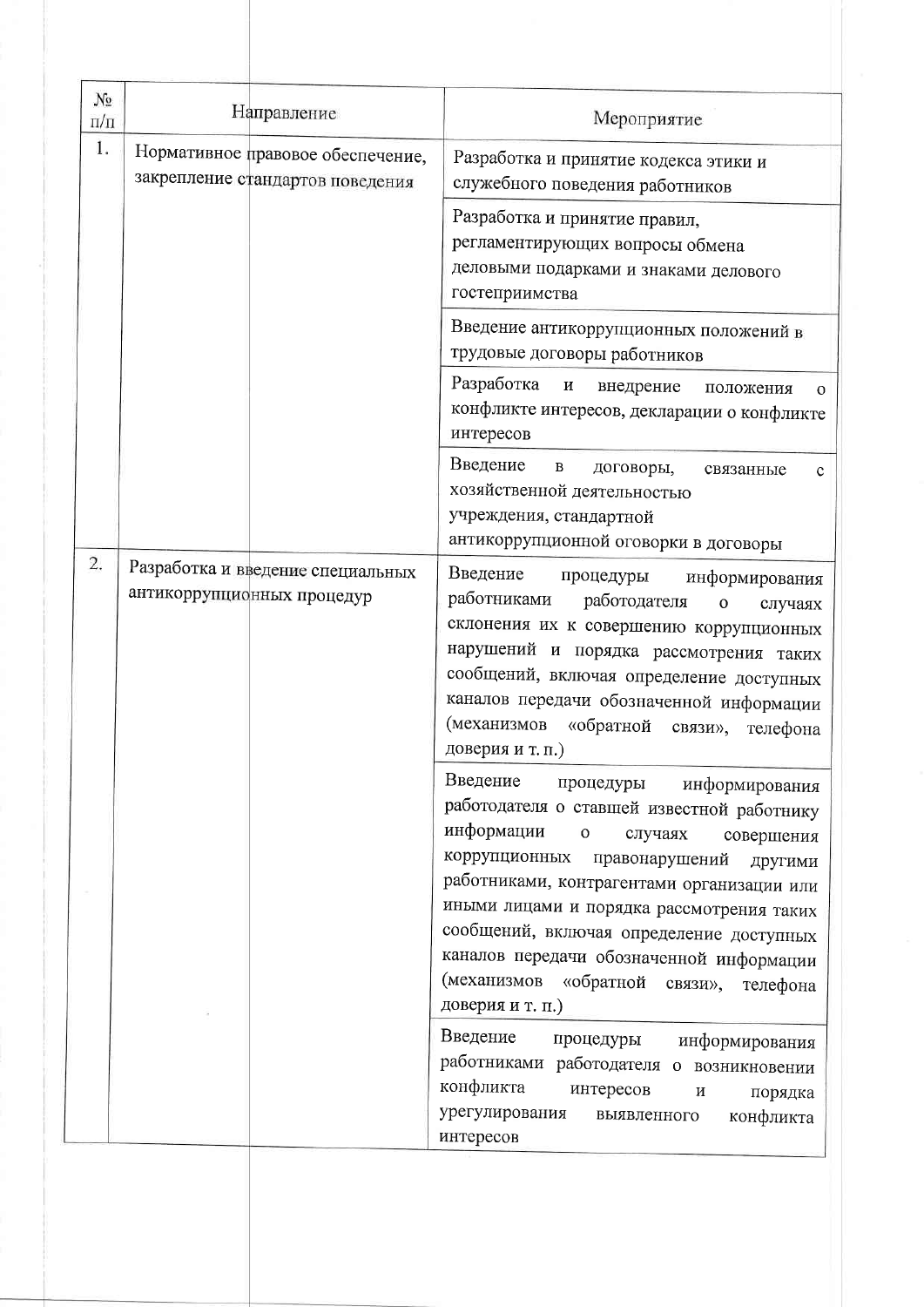|    |                                                                    | Введение<br>процедур<br>защиты<br>работников,<br>сообщивших<br>$\mathbf{O}$<br>коррупционных<br>правонарушениях в деятельности учреждения,<br>от формальных и неформальных санкций                                                                                            |
|----|--------------------------------------------------------------------|-------------------------------------------------------------------------------------------------------------------------------------------------------------------------------------------------------------------------------------------------------------------------------|
|    |                                                                    | Проведение периодической<br>оценки<br>коррупционных рисков в целях выявления<br>сфер деятельности учреждения, наиболее<br>подверженных таким рискам, и разработки<br>соответствующих антикоррупционных мер                                                                    |
| 3. | Обучение и информирование<br>работников                            | Ежегодное ознакомление работников<br>под<br>роспись<br>$\mathbf{c}$<br>нормативными<br>документами,<br>регламентирующими<br>вопросы<br>предупреждения<br>$\mathbf{H}$<br>противодействия<br>коррупции в учреждении                                                            |
|    |                                                                    | Организация<br>индивидуального<br>консультирования работников по вопросам<br>применения<br>(соблюдения)<br>антикоррупционных стандартов и процедур<br>Проведение обучающих мероприятий<br>$\Pi0$                                                                              |
| 4. | Обеспечение соответствия системы                                   | вопросам профилактики и противодействия<br>коррупции                                                                                                                                                                                                                          |
|    | внутреннего контроля и аудита                                      | Осуществление регулярного<br>контроля<br>соблюдения внутренних процедур                                                                                                                                                                                                       |
|    | учреждения требованиям<br>Антикоррупционной политики<br>учреждения | Осуществление регулярного контроля данных<br>бухгалтерского<br>учета,<br>наличия<br>И<br>достоверности<br>первичных<br>документов<br>бухгалтерского учета                                                                                                                     |
|    |                                                                    | Осуществление регулярного<br>контроля<br>экономической обоснованности расходов в<br>сферах с высоким коррупционным риском:<br>обмен<br>деловыми<br>подарками,<br>представительские<br>расходы,<br>благотворительные<br>пожертвования,<br>вознаграждения внешним консультантам |
| 5. | Оценка результа гов проводимой<br>антикоррупционной работы и       | Проведение регулярной оценки результатов                                                                                                                                                                                                                                      |
|    | распространение отчетных<br>материалов                             | работы по противодействию коррупции<br>Подготовка<br>И<br>распространение<br>отчетных<br>материалов<br>$\mathbf O$<br>проводимой<br>работе<br>$\,$ M<br>достигнутых<br>результатах<br>cфepe<br>$\, {\bf B}$                                                                   |
|    |                                                                    | противодействия коррупции                                                                                                                                                                                                                                                     |

# VII. Ответственность работников